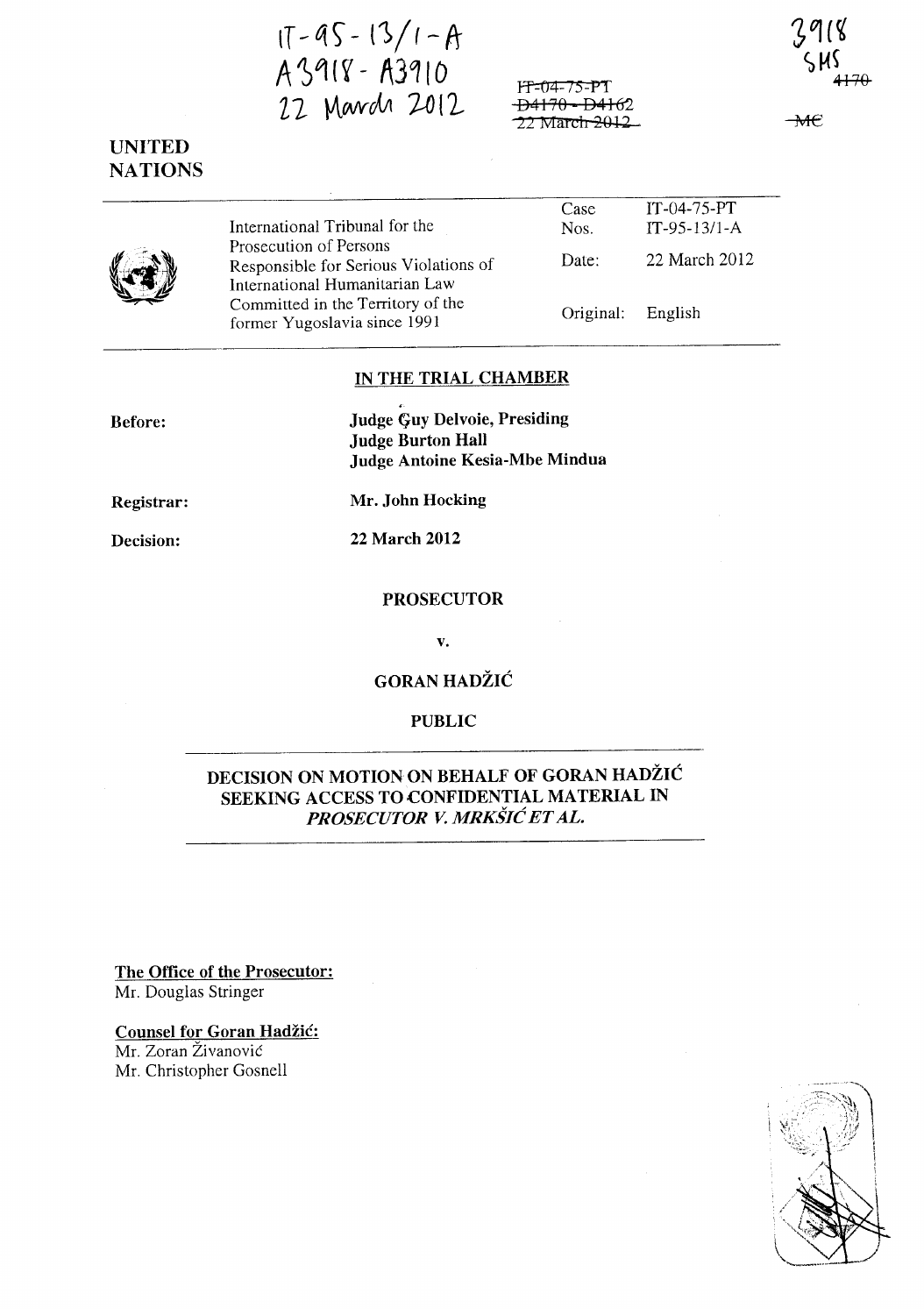$$
11 - 95 - 13/1 - A
$$
 391<sup>2</sup>

1. **THIS TRIAL CHAMBER** of~he International Tribunal for the Prosecution of Persons Responsible for Serious Violations of International Humanitarian Law Committed in the Territory of the former Yugoslavia since 1991 ("Tribunal") is seised of the "Defence Motion on Behalf of Goran Hadzic Seeking Access to All Confidential Material in *Prosecution v. MrkSic et al.",* filed by Goran Hadžić ("Hadžić") on 3 February 2012 ("Motion"). On 17 February 2012, the "Prosecution Response to Defence Motion for Access to Confidential Material in *MrkSic et al."* was filed.

#### **A. Submissions**

2. Hadzic seeks access to all confidential information in the case the *Prosecutor v. MrkSic et al.,* namely (a) confidential documents disclosed pursuant to Rule 66(A)(i) of the Rules of Procedure and Evidence ("Rules"), (b) transcripts from all closed and private sessions, (c) confidential exhibits, and (d) confidential filings.<sup>1</sup> In support of his request, Hadžić submits that such material is necessary for the preparation of his defence because there is temporal and geographical overlap between his case and the *MrkSic* case in terms of crimes allegedly committed in the Vukovar area.<sup>2</sup> Hadžić further submits that these cases overlap because the indictments in both cases charge the accused with individual criminal responsibility under Article 7(3) of the Statute for having directed, commanded, controlled, or otherwise exercised effective control over Serb Forces.<sup>3</sup>

3. The Prosecution responds that it does not oppose Hadzic's request for access to confidential information in the *Mrkšić* case,<sup>4</sup> "provided the Chamber modifies existing protective measures and establishes clear conditions to protect the safety and security of witnesses and to guard against improper disclosure to third parties."<sup>5</sup> The Prosecution argues that Hadžić should not be granted access to *ex parte* material because he fails to meet the higher standard required to establish a legitimate forensic interest in accessing *ex parte* material.<sup>6</sup> The Prosecution also argues that Hadžić should not be granted access to certain categories of confidential *inter partes* material that lack evidentiary value.7 The Prosecution's position is that access to confidential *inter partes* Rule 70 and delayed disclosure materials should be withheld for the time being. $8$ 

 $\mathbf{1}$ 

Motion, paras 1-3.

<sup>2</sup>*Mrkfic* Motion, paras 6-7, 10.

*<sup>,</sup> Mrk§ic'* Motion, paras 8-9.

<sup>4</sup> Response, paras I, 5-6.

<sup>5</sup> Response, para. I.

Response, paras 1, 11.

Response, paras 1, 10.

x Response, paras 2, 7-9.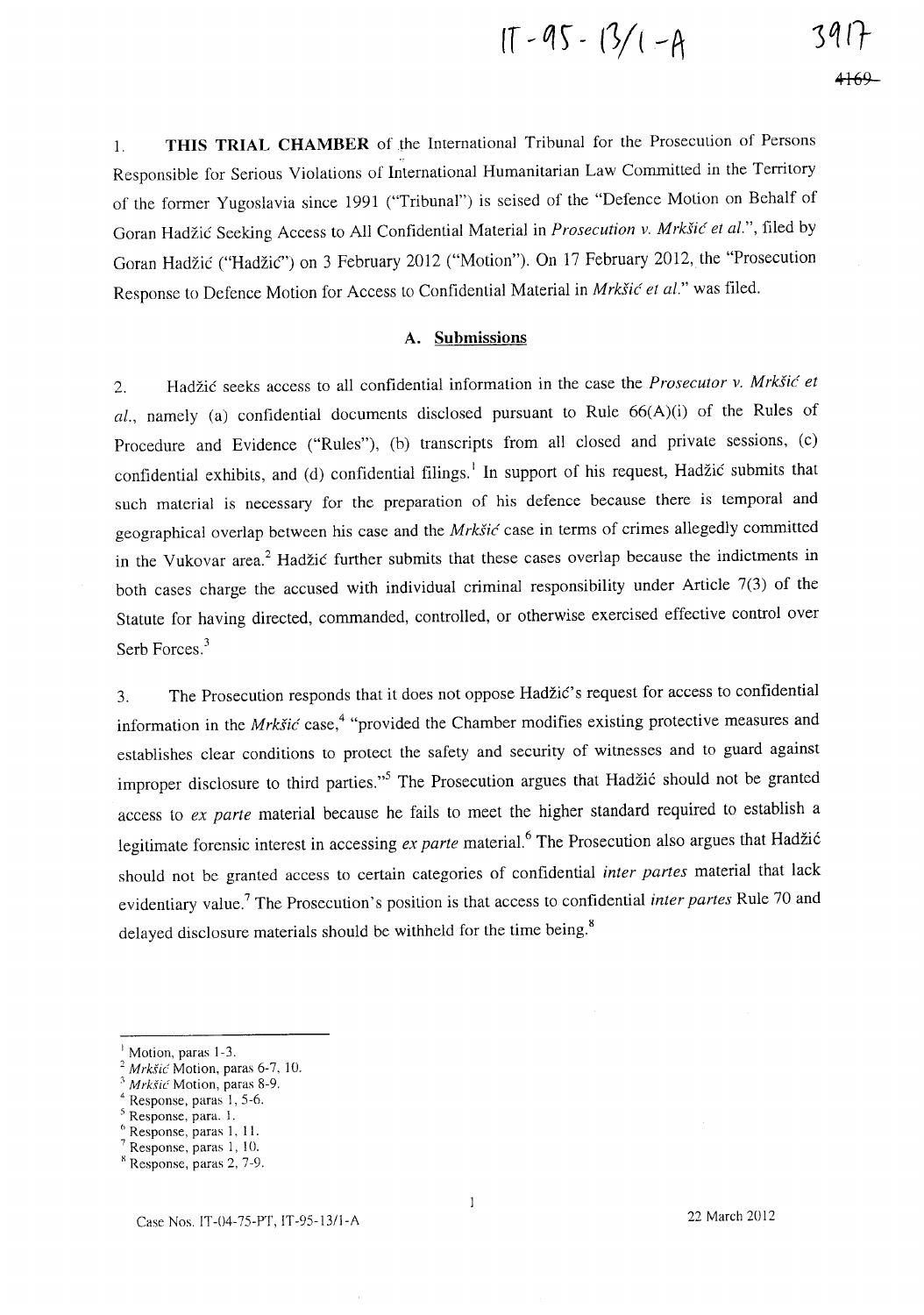$17 - 95 - 13/1 - A$ 

#### **B. Applicable Law**

4. Rule 78 of the Rules provides that "[a]ll proceedings before a Trial Chamber, other than deliberations of the Chamber, shall be held in public, unless otherwise provided." The Chamber observes that generally "[a] party is always entitled to seek material from any source to assist in the preparation of his case."<sup>9</sup> In exceptional circumstances, however, a Chamber may restrict the access of the public, as well as the access of a party, to certain material under the provisions of the Rules.<sup>10</sup> Such confidential material can be categorised into three types: *inter partes, ex parte,* and Rule 70.

5. In determining whether a party must be given access to confidential material, the Trial Chamber must "find a balance between the right of [that] party to have access to material to prepare its case and the need to guarantee the protection of witnesses."<sup>11</sup> To that end, it is well established that a party may obtain confidential material from another case to assist it in the preparation of its case, if (a) the material sought has been "identified or described by its general nature" and (b) a "legitimate forensic purpose" exists for such access.<sup>12</sup>

6. The first requirement is not a particularly onerous one. The Appeals Chamber has held that requests for access to "all confidential material" can be sufficiently specific to meet the identification standard. $^{13}$ 

7. With respect to the second requirement, the standards for access differ for each category of confidential material. With respect to confidential *inter partes* material, a "legitimate forensic purpose" for disclosure in subsequent proceedings will be shown if the applicant can demonstrate that the material is relevant and essential.<sup>14</sup> The relevance of such material may be determined "by showing the existence of a nexus between the applicant's case and the original case from which the

<sup>&</sup>lt;sup>9</sup> Prosecutor v. Blaškić, Case No. IT-95-14-A, Decision on Appellants Dario Kordić and Mario Čerkez's Request for Assistance of the Appeals Chamber in Gaining Access to Appellate Briefs and Non-Public Post Appeal Pleadings and Hearing Transcripts Filed in the *Prosecutor v. Blaškić*, 16 May 2002 *("Blaškić Decision")*, para. 14; *Prosecutor v.* Brdanin, Case No. IT-99-36-A, Decision on Mico Stanisic's Motion for Access to All Confidential Materials in the *Brdanin Case, 24 January 2007 ("Brdanin Decision"), para. 10.* 

<sup>10</sup>*Proseclltor v. Dordevic,* Case No. IT-OS-8711-PT, Decision on Vladimir Dordevic's Motion for Access to All Material in *Prosecutor v. Lima) et al.,* Case Not. IT -03-66, 6 February 2008 *("Dordevic* Decision"), para. 6.

<sup>&</sup>lt;sup>11</sup> Prosecutor v. *Hadžihasanović et al.*, Case No. IT-01-47-AR73, Decision on Appeal from Refusal to Grant Access to Confidential Material in Another Case, 23 April 2002, p. 2.

<sup>12</sup>*Blalkic'Decision,* para. 14; *Prosecutor v. Blagojevic and ]okic',* Case No. IT-02-60-A, Decision on Motions for Access to Confidential Material, 16 November 2005 ("First Blagojevic' and Jokic Decision"), para. 11; see also *Prosecutor* 1'. *Delic',* Case No. IT-04-83-PT, Order on Defence Motions for Access to All Confidential Material in *Prosecutor* 1'. *Blalkic'* and *Prosecutor v. Kordic' alld Cerkez,* 7 December 200S *("Delh:* Order"), p. 6.

<sup>&</sup>lt;sup>13</sup> Brdanin Decision, para. 11; *Prosecutor v. Blagojević and Jokić*, Case No. IT-02-60-A, Decision on Momčilo Perisic's Motion Seeking Access to Confidential Materials in the *Blago)evic' and ]okic'* Case, 18 January 2006, para. 8; *Prosecutor v. Blaškić*, Case No. IT-95-14-R, Decision on Defence Motion on Behalf of Rasim Delić Seeking Access to All Confidential Material in the *Blaškic* Case, 1 June 2006, p. 12.<br><sup>14</sup> See Blaškic Desister Case, 1 June 2006, p. 12.

See Blaškić Decision, para. 14; First *Blagojević and Jokić Decision, para. 11; see also Delić Order, p. 6; <i>Dordević* Decision, para. 7.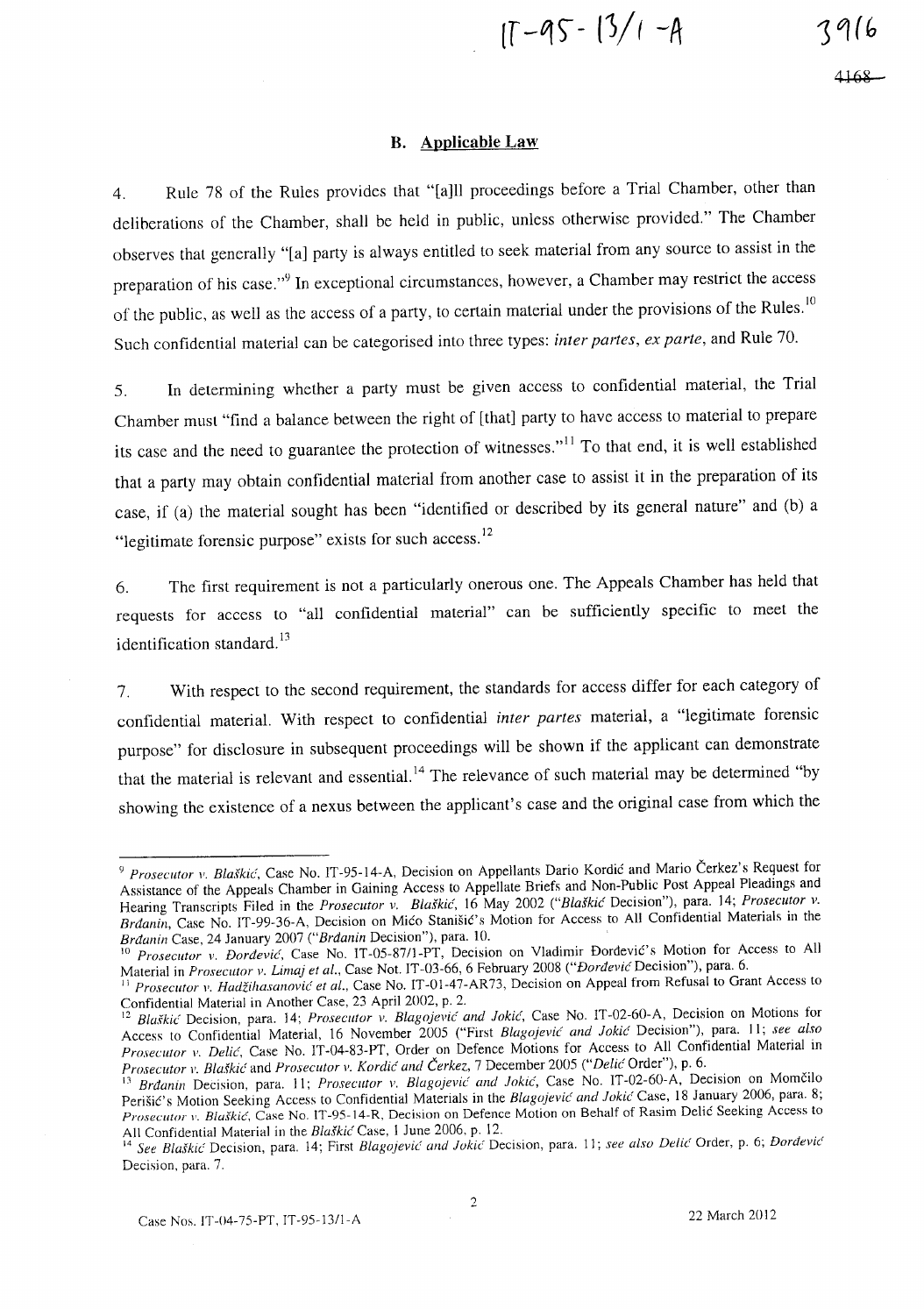$1T - 95 - 13/1 - A$ 

material is sought."<sup>15</sup> To establish a nexus, the applicant is required to demonstrate a "geographical, temporal or otherwise material overlap" between the two proceedings.<sup>16</sup> The essential nature of the material, in turn, means that the party seeking it must demonstrate "a good chance that access to this evidence will materially assist the applicant in preparing his case."<sup>17</sup> The standard does not require the applicant to go so far as to establish that the material sought would likely be admissible evidence. 18

8. With respect to *ex parte* confidential material, the Appeals Chamber has required an applicant to meet a higher standard in establishing a legitimate forensic purpose for its disclosure. The Appeals Chamber has held that *ex parte* material is of a "higher degree of confidentiality", as it contains information that has not been disclosed to the other party in that case "because of security interests of a State, other public interests, or privacy interests of a person or institution" and that therefore "the party on whose behalf the *ex parte* status has been granted enjoys a protected degree of trust that the *ex parte* material will not be disclosed."<sup>19</sup>

9. Material can be deemed confidential by virtue of the fact that it has been provided by a state or person subject to restrictions on its use pursuant to Rule 70 of the Rules. **In** such cases, where an applicant has satisfied the legal standard for access to *inter partes* material, the entity that has provided the material must still be consulted before the material can be given to another accused before the Tribunal, and the material must remain confidential.<sup>20</sup> This is the case even where the Rule 70 provider(s) consented to the use of the material in one or more prior cases.<sup>21</sup>

10. Pursuant to Rule 75(F)(i) of the Rules, protective measures that have been ordered for a witness or victim in any proceedings before the Tribunal shall continue to have effect *mutatis mutandis* in any other proceedings, unless and until they are rescinded, varied, or augmented.

<sup>18</sup> *Dordevic* Decision, para. 7.

<sup>&</sup>lt;sup>15</sup> Prosecutor v. Limaj et al., Case No. IT-03-66-A, Decision on Haradinaj Motion for Access, Balaj Motion for Joinder and Balaj Motion for Access to Materials in the *Lima)* Case, 31 October 2006, para. 7; *Dordevic* Decision, para. 7.

<sup>16</sup>*See Blalkic* Decision, para. 15; *Prosecutor v. Kordic and Cerkez,* Case No. IT -95-14/2-A, Decision on Motion by Hadžihasanović, Alagić and Kubura for Access to Confidential Supporting Material, Transcripts and Exhibits in the *Kordic and Cerkez* Case, 23 January 2003, p. 4; *Dordevic* Decision, para. 7.

First Blagojević and Jokić Decision, para. 11; *Dordević* Decision, para. 7; *Blaškić Decision*, para. 14.

IY *Prosecutor v. Simic',* Case No. IT -95-9-A, Decision on Defence Motion by Franko Simatovic for Access to Transcripts, Exhibits, Documentary Evidence and Motions Filed by the Parties in the Simic *et al.* Case, 12 April 2005, p. 4; *Prosecutor v. Bralo,* Case No. IT -95-17-A, Decision on Motions for Access to Ex Parte Portions of the Record on Appeal and for Disclosure of Mitigating Material, 30 August 2006, para. 17; *Brdanin Decision, para.* 14; *Prosecutor v. Krajišnik*, Case No. IT-00-39-A, Decision on Motion by Mico Stanišic for Access to All Confidential Material in the *Kra)i.fnik* Case, 21 February 2007, p. 5; *Prosecutor v. Sainovic et aI.,* Case No. IT-05-87-A, Decision on Vlastimir Dordevic's Motion for Access to Transcripts, Exhibits and Documents, 16 February 2010, para. 10.

<sup>&</sup>lt;sup>20</sup> See Prosecutor *v. Blaškić*, Case No. IT-95-14-A, Decision on Prosecution's Preliminary Response and Motion for Clarification Regarding the Appeal Chamber's Decision Dated 4 December 2002 on Pasko Lubicic's Motion for Access to Confidential Material, Transcripts and Exhibits in the *Blalkic'* Case, 8 March 2004, paras 11-12; *Dordevic'* Decision, para. 15; *De/ic* Order, p. 6.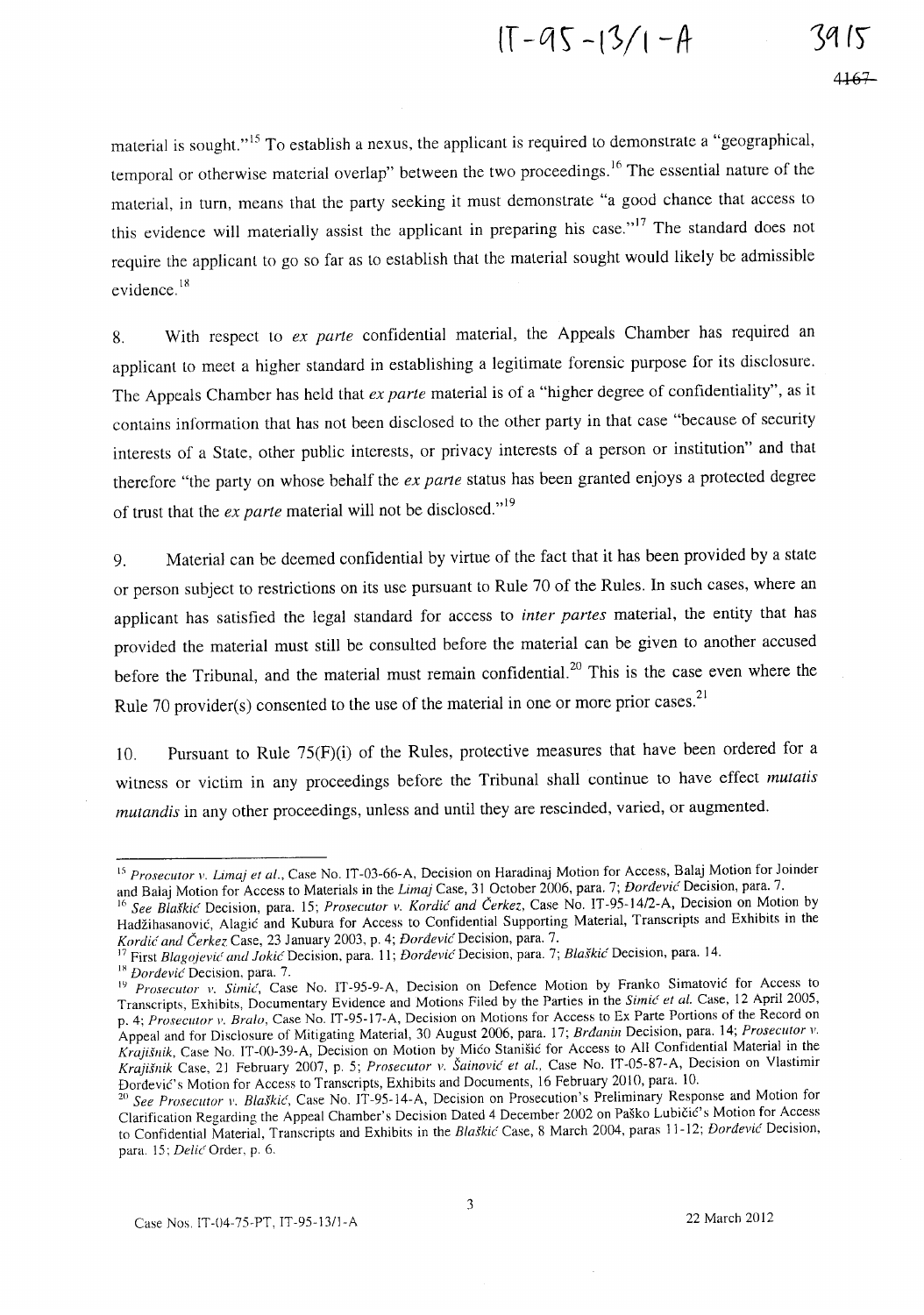$$
17 - 95 - 13/1 - A
$$

#### C. **Discussion**

11. As a preliminary matter, the Chamber notes that the *MrkSic* case has been completed. Accordingly, there is no Chamber currently seised of the *MrkSic* case, and thus this Chamber is properly seised of the Motion.<sup>22</sup>

12. Hadzic has requested access to "confidential documents disclosed pursuant to Rule 66(A)(i) of the Rules, transcripts from all closed and private sessions, confidential exhibits, and confidential filings" in the *Mrkšić* case.<sup>23</sup> The Chamber accordingly finds that Hadžić has identified the material sought with sufficient particularity.

13. The indictment in the *MrkSic* case is limited to crimes allegedly committed in the Vukovar area in November 1991.<sup>24</sup> The indictment in the present case also charges Hadžić in relation to crimes allegedly committed in the Vukovar area in November 1991.<sup>25</sup> The Chamber therefore finds that Hadzic has shown a legitimate forensic purpose for disclosure of the requested material and that there is a good chance that access to confidential *inter partes* materials in the *MrkSic* case will materially assist Hadzic in the preparation of his case.

 $\sim$ 14. Although Hadzic requests access to all confidential material, which in the *Mrksic* case would encompass *ex parte* material, he makes no specific submission that he requires confidential *ex parte* material nor does he attempt to satisfy the threshold applicable to requests for access to such material. The Trial Chamber therefore will not order that he have access to such material.

15. The Prosecution wishes to exclude certain confidential *inter partes* material, namely material relating to the health of any of the accused in the *MrkSic* case, provisional release, protective measures, subpoenas, memoranda concerning witness scheduling, orders concerning appearances to give testimony, redaction of the public transcript and public broadcast of a hearing, and the designation of a state for service of sentence.<sup>26</sup> The Chamber considers that most of these materials are indeed of little or no evidentiary value to Hadzic, the exception being material related to protective measures. The Chamber also finds, *proprio motu,* that material relating to conditions of detention and the remuneration or assignment of counsel have little or no evidentiary value to

<sup>&</sup>lt;sup>21</sup> Prosecutor v. Delić, Case No. IT-04-83-PT, Order on Jadranko Prlić's Motion for Access to All Confidential Material in *Prosecutor v. Rasim Delic*, 2 December 2005, p. 4.

*<sup>22</sup> See Prosecutor v. Vlastimir Dordevie,* Case No. IT-OS-S7!l-PT & IT-03-66, Decision on Vlastimir Dordevic's Motion for Access to all Material in *Prosecutor v. Limaj et al.*, Case No. IT-03-66. 6 February 2008, para. 1; *Prosecutor v. Vlastimir Dordevie,* Case No. IT -OS-S711-PT & IT -02-S4, Decision on Vlastimir Dordevic's Motion for Access to Transcripts, Exhibits and Documents in *Prosecutor v. Slobodan Milošević*, Case No. IT-02-54, 6 February 200S, para. I.

 $23$  Motion, para. 3.

<sup>&</sup>lt;sup>24</sup> Prosecutor *v. Mrkšić et al., Case No. IT-95-13/1-PT, Third Consolidated Amended Indictment, 15 November 2004.* 

 $25$  First Amended Indictment, paras 21(a), 32.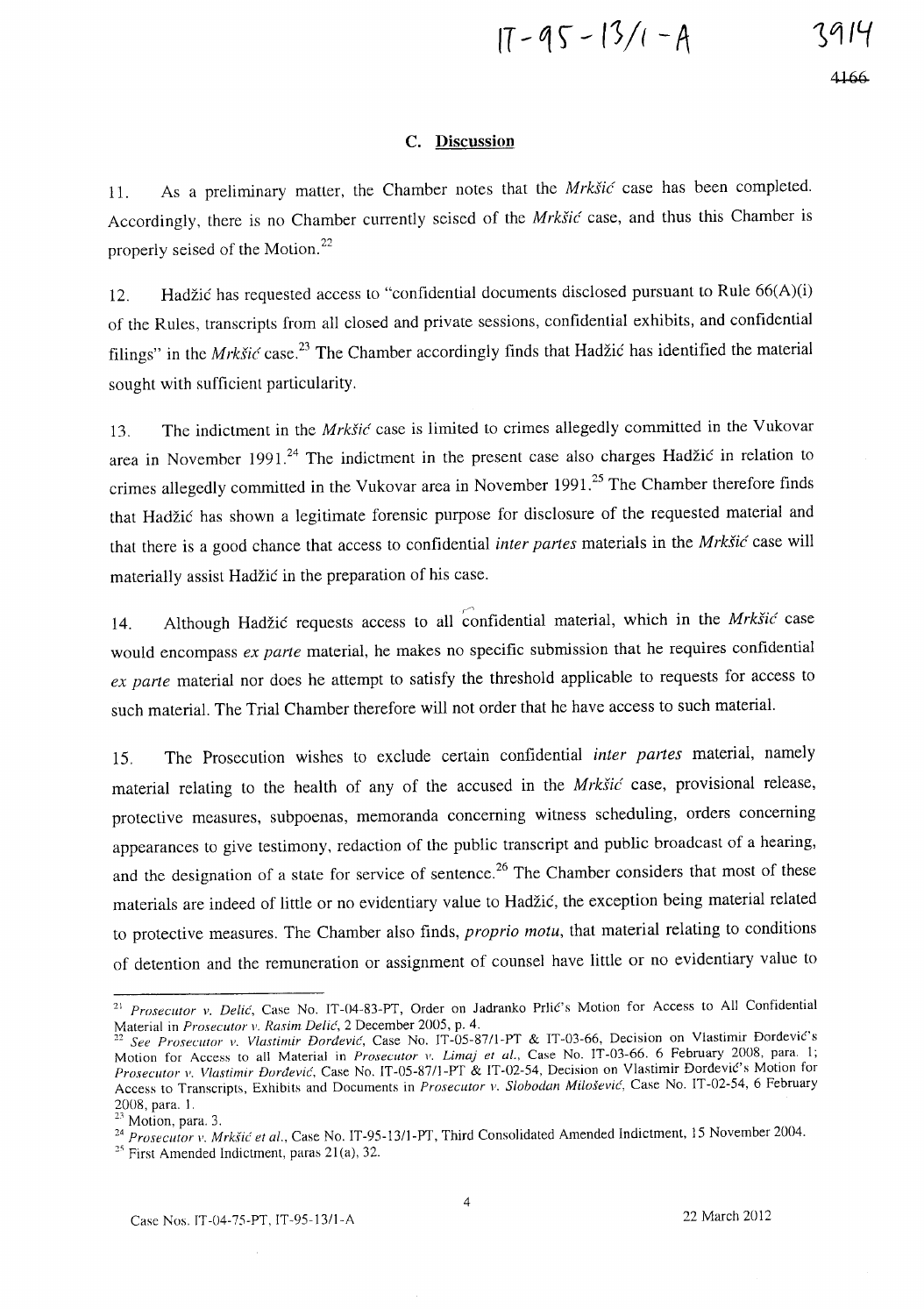$$
(1 - 95 - 13)/1 - A
$$

Hadžić. Accordingly, the Chamber shall not order the Registry to disclose to Hadžić the confidential and *inter partes* material relating to (a) conditions of detention (b) remuneration or assignment of counsel, (c) provisional release, (d) the health of any of the accused in the  $Mrk\ddot{s}i\acute{c}$ case, (e) subpoenas, (f) memoranda concerning witness scheduling, (g) orders concerning appearances to give testimony, (h) redaction of the public transcripts and public broadcast of a hearing, and (i) the designation of a state for service of sentence. All other types of *inter partes*  confidential filings shall be disclosed.

16. Confidential *inter partes* material requested by Hadzic might fall into the category of Rule 70 material. **In** respect to such material, if any, the Chamber will order the Prosecution to seek the consent of the Rule 70 provider(s) before the material can be disclosed to Hadzic.

17. Certain witnesses in the Mrkšić case may testify in the present case. The protective measures granted to these witnesses, including protective measures of delayed disclosure, continue to have effect in the present case. The Chamber has already authorised the Prosecution, when making disclosure of materials under Rule 66(A)(ii) of the Rules, to withhold from Hadzic the identities of witnesses who have been granted the protective measures of delayed disclosure or for whom the Prosecution will apply for delayed disclosure.<sup>27</sup> Accordingly, the Chamber considers that Hadžić should not be given immediate access to materials relating to any witness who has been granted delayed disclosure or to any witness for whom delayed disclosure may be sought, until such time as the Chamber has issued further orders in relation to these witnesses.

18. Due to the fact that the Mrkšić case is closed, the Chamber will order the Prosecution to identify the material to which Hadžić is to be granted access.<sup>28</sup> Any issues in relation to Rule 70 material provided to the Defence in the Mrkšić case that are identified by the Prosecution can be brought to the attention of the Chamber if necessary and on a case-by-case basis.

### **D. Disposition**

19. Accordingly, for all the foregoing reasons, the Trial Chamber, pursuant to Rules 54, 69, 70, 75, and 78 of the Rules, hereby **GRANTS** the Motion in part and:

<sup>26</sup> Response, para. 10.

<sup>&</sup>lt;sup>27</sup> Decision on Prosecution Second Motion for Protective Measures for Victims and Witnesses and Documentary Evidence, 30 November 201 1, para. 12.

<sup>&</sup>lt;sup>28</sup> See Prosecutor v. Radovan Karadžić, Case No. IT-95-5/18-T, Decision on Zdravko Tolimir's Motion for Disclosure of Confidential Materials from the Karadžić Case, 12 January 2012, para. 19.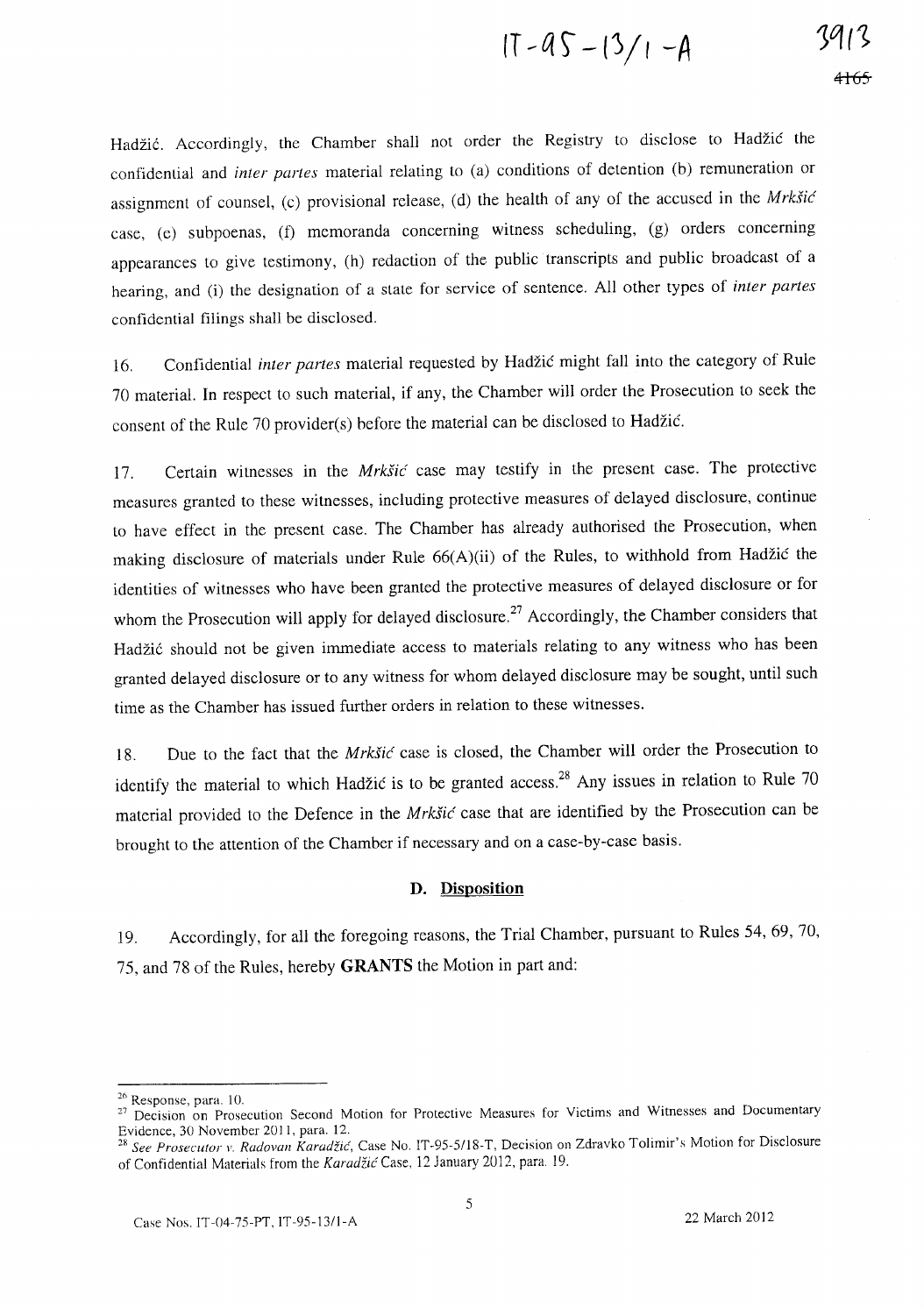$$
11 - 95 - 13/1 - 4
$$

*.A* **164** 

- 1. confidential documents disclosed pursuant to Rule  $66(A)(i)$  of the Rules;
- ii. transcripts from all closed and private sessions;
- iii. confidential exhibits; and
- iv. confidential filings, excluding material related to (a) conditions of detention (b) remuneration or assignment of counsel, (c) provisional release, (d) the health of any of the accused in the *MrkSic* case, (e) subpoenas, (f) memoranda concerning witness scheduling, (g) orders concerning appearances to give testimony, (h) redaction of the public transcripts and public broadcast of a hearing, and (i) the designation of a state for service of sentence. All other types of confidential filings shall be disclosed.
- (b) **ORDERS** the Prosecution to determine which of the material outlined in sub-paragraph (a) above is subject to the provisions of Rule 70 of the Rules, and to contact the providers of such material to seek their consent for its disclosure to Hadžić, and where Rule 70 providers consent to such disclosure, to notify the Registry of such consent.
- (c) **ORDERS** the Prosecution to determine which of the material outlined in sub-paragraph (a) above may be subject to the protective measure of delayed disclosure, and thereafter to notify the Registry of when such material can be disclosed to Hadzic.
- Cd) **REQUESTS** that the Registry withhold disclosure of any material subject to Rule 70 of the Rules until such time as the Prosecution informs the Registry that consent for disclosure has been obtained, even in respect of those providers who have consented to the use of the relevant material in a prior case. Where consent for disclosure to Hadžić cannot be obtained from the provider(s) of any material subject to Rule 70 of the Rules, the material shall not be disclosed.
- Ce) **REQUESTS** that the Registry withhold disclosure to Hadzi6 of any material subject to delayed disclosure, as described in sub-paragraph (c) above, until such time as the Prosecution informs the Registry that such material can be disclosed to Hadzic.
- (f) **REQUESTS** the Registry to disclose to Hadzi6: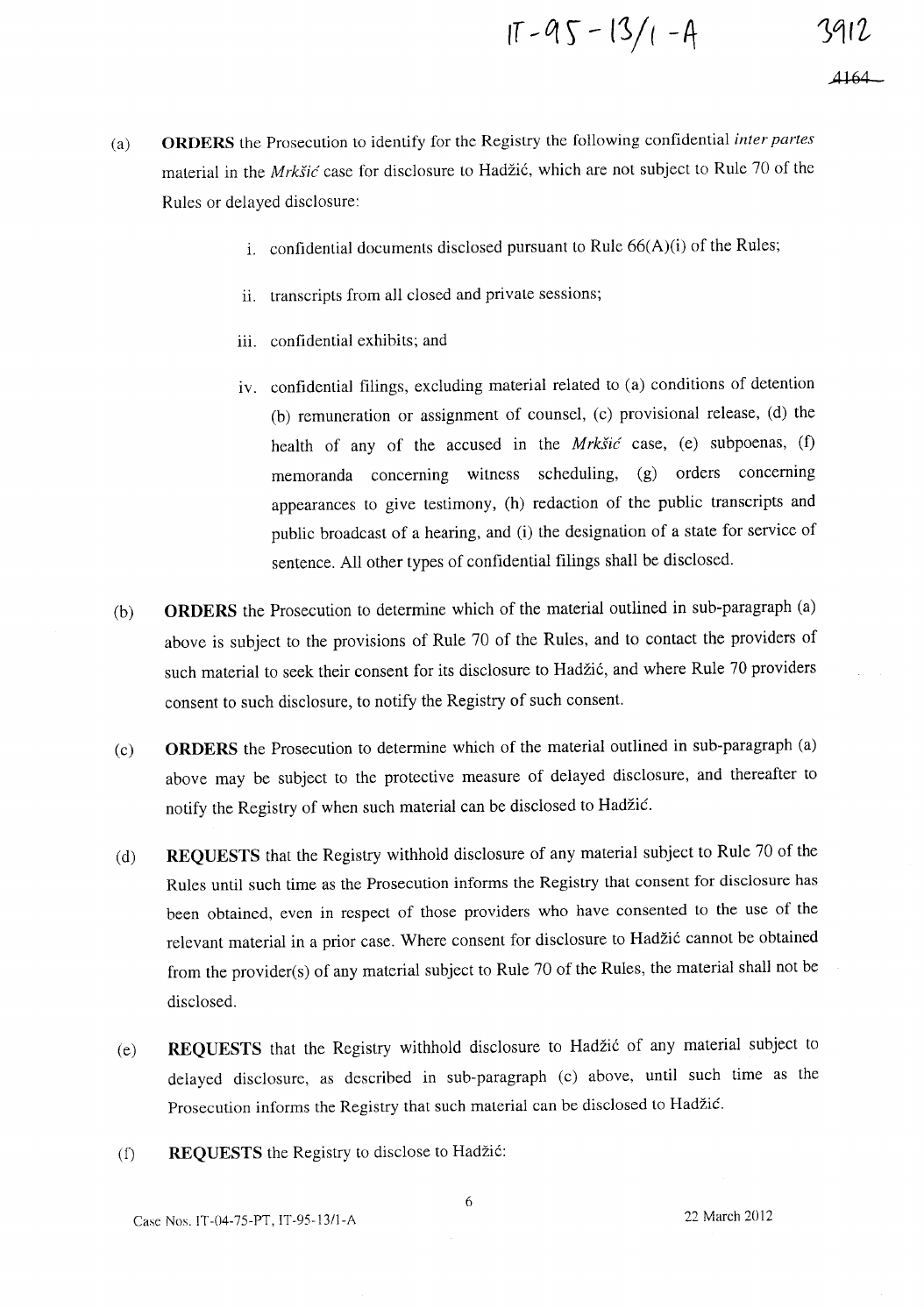$11 - 95 - 13/1 - A$ 

- 1. the confidential *inter partes* and non-Rule 70 material once it has been identified by the Prosecution in accordance with sub-paragraph (a) above;
- ii. Rule 70 material once the Prosecution has identified such material and informed the Registry of the consent of the Rule 70 provider(s) in accordance with sub-paragraphs  $(a)$  and  $(b)$ ; and
- iii. material subject to delayed disclosure, once the Prosecution has informed the Registry that such material can be disclosed to Hadzic.
- (g) **ORDERS** that no confidential *ex parte* material from the *Mrk§ic* case be disclosed to Hadžić.
- Ch) **ORDERS** that Hadzic, as well as his defence team, and any employees who have been instructed or authorised by him ("Hadžić Defence"), shall not disclose to the public any confidential material disclosed from the *MrkSic* case, including witness identities, whereabouts, statements, transcripts, or exhibits, except to the limited extent that such disclosure is directly and specifically necessary for the preparation and presentation of his case.
	- i. If the Hadzic Defence finds it directly and specifically necessary to make disclosures pursuant to this limited purpose, they shall inform each person among the public to whom non-public material or information is shown or disclosed that such person is not to copy, reproduce, or publicise such material or information, and is not to show, disclose, or convey it to any other person. If provided with the original or any copy or duplicate of such material or information, such person shall return it to the Hadzic Defence when continued possession of the material or information is no longer necessary for the preparation and presentation of the case. The Hadzic Defence shall maintain a list of persons to whom the material is disclosed, recording the name of the persons, a description of the material disclosed, and the dates of both disclosure and return of the material.
	- 11. For the purposes of this decision, the "public" means all persons, including corporations; governments and organs/departments thereof; organisations; entities; associations; groups; family members, friends, and associates of Goran Hadzic; accused and defence counsel in other proceedings before the Tribunal (and/or national courts); and the media. However, for purposes of